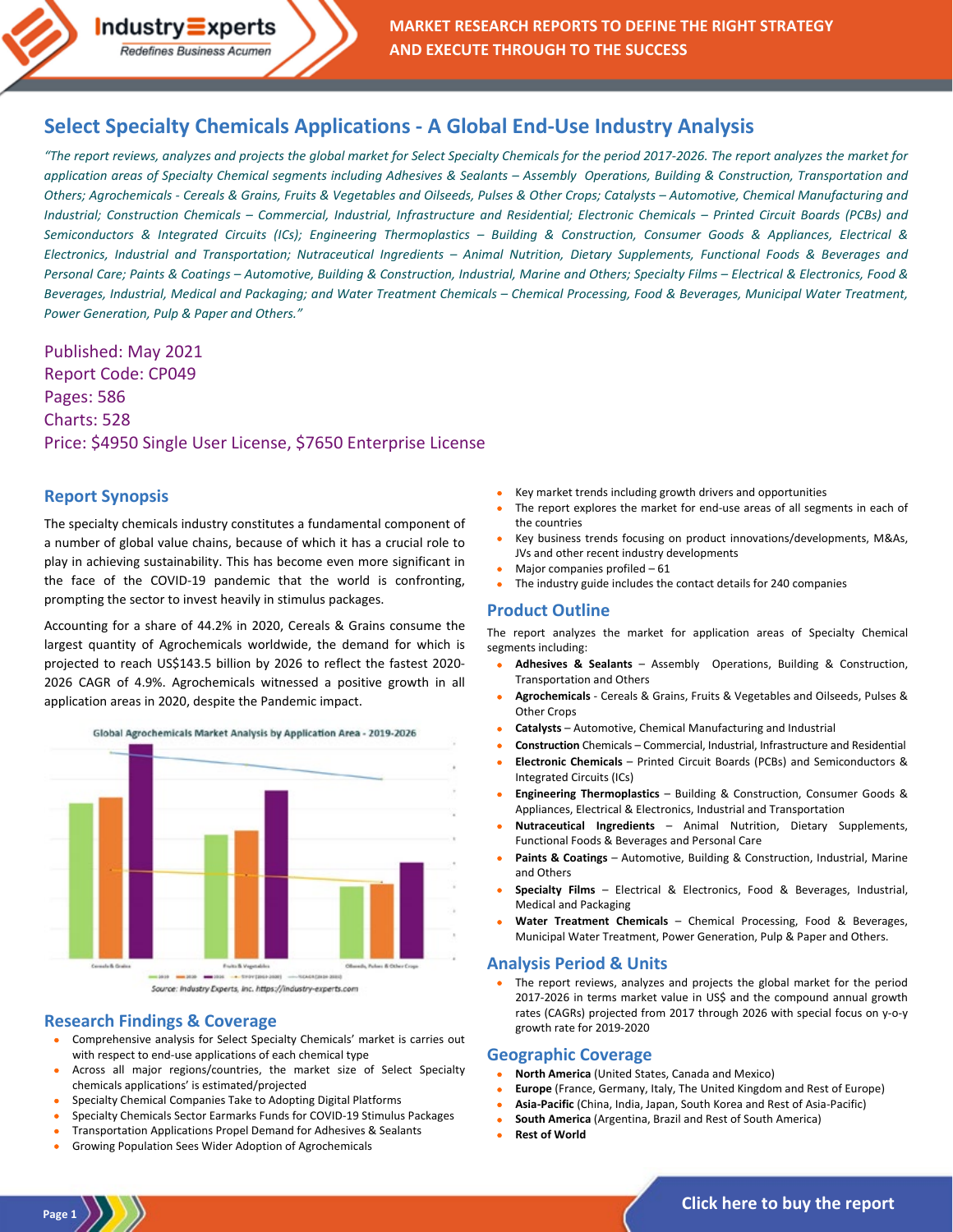# **SAMPLE COMPANY PROFILE**

# **ALTANA AG (GERMANY)**

Abelstraße 43, 46483 Wesel Phone: +49 281 670-8 Fax: +49 281 670-10999 Email: info@altana.com Website: www.altana.com

### **Business Overview**

Headquartered in Wesel, Germany, Altana AG (Altana) is a worldwide leader in specialty chemicals. Altana develops and produces high-quality, innovative specialty chemical products. The Group operates through its BYK, ECKART, ELANTAS, and ACTEGA business divisions. With global presence in over 25 nations, Altana operates 47 production sites, and 65 service and research sites. The Group offers additives and effect pigments for automotive use; adhesive and sealant solutions and additives for the food and drinks industry, the automobile industry and the electrical industry; BYK additives and ECKART effect pigments for architecture and building industry; can and coil coatings for use in the paint industry, for the production of façade panels, and in packaging materials; additives and process additives; cosmetics; additives and process additives for electrical insulation; flat panel display products; ECKART aluminum pigments for the construction industry and the chemical industry; rheological additives for oil and gas extraction; industrial coatings for paints and coatings; ACTEGA special materials for the packaging industry – such as sealants for closures and glass containers and water-based sealing compounds for cans; paper coatings for printing and paper industry, and plastics industry; BYK and ECKART powder solutions; additives, coatings and finishes for digital printing, gravure printing, flexo and offset printing, and bronzing; pigments for seed coating; BYK additives for thermoplastics; BYK additives and ECKART pigments for wood and furniture industry, and metallic finishes.

#### **Business Analysis**

#### **BYK**

BYK is the Additives & Instruments division of the ALTANA Group, which includes the additives of the BYK Group and the instruments business of BYK-Gardner. BYK is a leading global supplier of specialty chemicals. The company's innovative additives and differentiated solutions optimize product and material properties and production and application processes. BYK additives are used in coatings and printing inks, plastics, adhesives and sealants, cleaners, floor coatings, and lubricants, as well as in the construction chemistry, oil and gas, and foundry industries. BYK has subsidiaries and production sites in Germany (Wesel, Kempen, Moosburg, Schkopau), the Netherlands (Deventer, Nijverdal), and the UK (Widnes), in the United States (Wallingford, Chester, Gonzales, Louisville, Rochester Hills), and in China (Tongling, Shanghai). The product line offered by the company includes adhesion promoters and coupling agents, defoamers and air release additives, processing additives, rheology additives, surface additives, viscosity reducers, wax additives, and wetting and dispersing additives. The company offers its products for use in various markets comprising additive manufacturer plastics, adhesives and sealants, architectural coatings, automotive OEM coatings, automotive refinish coatings, can coatings, coil coatings, construction chemicals, drilling and cementing for oilfield, energy storage, fiber sizing, floor coatings, foundry and refractory, general industrial coatings, household, industrial and institutional applications, inkjet inks, lubricants and mold release, marine and protective coatings, paper coatings, powder coatings, printing inks, PVC compounds, PVC plastisols, thermoplastics, thermosets, upstream solutions, wood and furniture coatings

*…………………….more*

# **SAMPLE TABLE/CHART**

Glance at 2020 Global Select Specialty Chemicals Market Share (%) by Geographic Region – North America, Europe, Asia-Pacific, South America and Rest of World



Asia-Pacific Paints & Coatings Market Analysis (2017-2026) by Application Area – Automotive, Building & Construction, Industrial, Marine and Other Applications in USD Million





# **KEY PLAYERS PROFILED**

- 3M Company
- Akzo Nobel N.V.
- Arkema SA
- Ashland Global Holdings, Inc.
- BASF SE
- Baver AG
- Clariant AG
- The Dow Chemical Company
- Eastman Chemical Company
- Element Solutions Inc.
- Evonik Industries AG
- Lanxess AG
- Merck KGaA
- Mitsui Chemicals, Inc.
- Nippon Chemical Industrial Co., Ltd.
- Pidilite Industries Ltd.
- PPG Industries, Inc.
- Saudi Basic Industries Corporation (SABIC)
- Solvay SA
- Sumitomo Chemical Co., Ltd.
- Toray Fine Chemicals Co., Ltd.
- W.R. Grace & Company
- Wacker Chemie AG

*…………………….more*

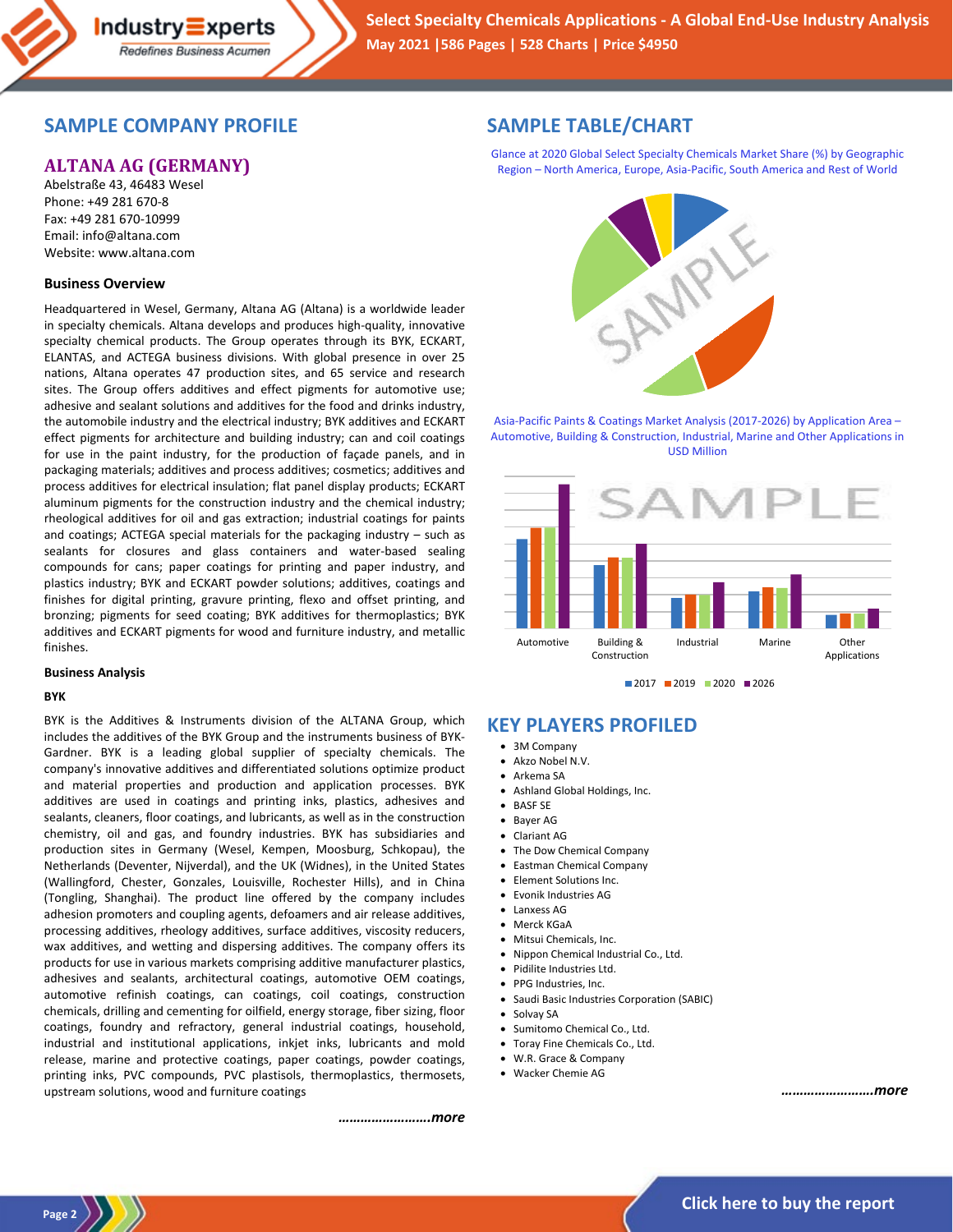# **TABLE OF CONTENTS**

### **PART A: GLOBAL MARKET PERSPECTIVE ........ 1**

| 1.1.6 Engineering Thermoplastics 4                                                                   |  |
|------------------------------------------------------------------------------------------------------|--|
|                                                                                                      |  |
|                                                                                                      |  |
| 1.1.10 Water Treatment Chemicals  5                                                                  |  |
|                                                                                                      |  |
| 2. SELECT SPECIALTY CHEMICALS' END-USE                                                               |  |
| APPLICATIONS - A MARKET SNAPSHOT 6                                                                   |  |
|                                                                                                      |  |
|                                                                                                      |  |
|                                                                                                      |  |
| 2.3.1 Automotive Applications  15                                                                    |  |
| 2.3.1.1 Emission Control Catalysts 15                                                                |  |
| 2.3.2 Chemical and Other Industrial Applications 22                                                  |  |
|                                                                                                      |  |
| 2.5.1 Printed Circuit Boards (PCBs)  30                                                              |  |
| 2.5.2 Semiconductors & Integrated Circuits (ICs)  31                                                 |  |
|                                                                                                      |  |
|                                                                                                      |  |
|                                                                                                      |  |
|                                                                                                      |  |
|                                                                                                      |  |
|                                                                                                      |  |
|                                                                                                      |  |
| 2.6 Engineering Thermoplastics 36                                                                    |  |
|                                                                                                      |  |
| 2.6.2 Consumer Goods & Appliances 39                                                                 |  |
|                                                                                                      |  |
|                                                                                                      |  |
|                                                                                                      |  |
|                                                                                                      |  |
|                                                                                                      |  |
|                                                                                                      |  |
|                                                                                                      |  |
|                                                                                                      |  |
|                                                                                                      |  |
|                                                                                                      |  |
| 2.6.2.11 Personal Hygiene Products  42                                                               |  |
|                                                                                                      |  |
|                                                                                                      |  |
|                                                                                                      |  |
| 2.6.3.2 Polybutylene Terephthalate (PBT)  43<br>2.6.3.3 Polyethersulfone (PESU), Polysulfone (PSU) & |  |
|                                                                                                      |  |
| 2.6.3.4 Thermoplastic Polyurethane (TPU)  44                                                         |  |
|                                                                                                      |  |
|                                                                                                      |  |
|                                                                                                      |  |
|                                                                                                      |  |
|                                                                                                      |  |
|                                                                                                      |  |
|                                                                                                      |  |
|                                                                                                      |  |
|                                                                                                      |  |
|                                                                                                      |  |
| 2.7.3 Functional Foods & Beverages 55                                                                |  |
|                                                                                                      |  |

| 2.8.13.2 Electrodeposition (ED)  64                    |  |
|--------------------------------------------------------|--|
|                                                        |  |
|                                                        |  |
|                                                        |  |
|                                                        |  |
|                                                        |  |
|                                                        |  |
|                                                        |  |
| 2.8.14.5 Coatings Types for Building & Construction68  |  |
|                                                        |  |
|                                                        |  |
|                                                        |  |
|                                                        |  |
|                                                        |  |
|                                                        |  |
|                                                        |  |
|                                                        |  |
|                                                        |  |
|                                                        |  |
| 3.1 Specialty Chemical Companies Take to Adopting      |  |
|                                                        |  |
| 3.2 Specialty Chemicals Sector Earmarks Funds for      |  |
|                                                        |  |
| 3.3 Transportation Applications Propel Demand for      |  |
|                                                        |  |
| 3.4 Growing Population Sees Wider Adoption of          |  |
|                                                        |  |
| 3.5 Agri-Food Production and Nanotechnology 87         |  |
| 3.6 Innovative Catalyst Offers Potential for Replacing |  |
| Platinum for Auto Applications 87                      |  |
| 3.7 Coatings Demand Revolves Around Automotive         |  |
|                                                        |  |
| 3.8 Nanocoatings Gain Traction in Building             |  |
|                                                        |  |
| 3.9 Next Generation Construction Chemicals Being       |  |
| Widely Applied in Precast Technology 90                |  |
| 3.10 Combination of Factors Shape Market for           |  |
|                                                        |  |
| 3.11 Major Trends Impacting Market for Engineering     |  |
| 3.12 Innovation and Energy Efficiency Drive Demand     |  |
|                                                        |  |
|                                                        |  |
| for Engineering Thermoplastics in Building and         |  |
|                                                        |  |
| 3.13 Functional Foods and Beverages on the Path of     |  |

| Air Products and Chemicals, Inc. (United States)  97           |  |
|----------------------------------------------------------------|--|
| Akzo Nobel N.V. (The Netherlands)  98                          |  |
| Albemarle Corporation (United States)  99                      |  |
|                                                                |  |
|                                                                |  |
| Ashland Global Holdings, Inc. (United States)  103             |  |
|                                                                |  |
|                                                                |  |
| Buckman Laboratories International, Inc. (United States) 110   |  |
| Chevron Phillips Chemical Company Lp (United States) 112       |  |
|                                                                |  |
| Croda International Plc (United Kingdom)  115                  |  |
|                                                                |  |
| Dorf-Ketal Chemicals India Private Limited (India) 120         |  |
| The Dow Chemical Company (United States)  121                  |  |
| Eastman Chemical Company (United States) 123                   |  |
| Element Solutions Inc. (United States) 125                     |  |
| Elevance Renewable Sciences, Inc. (United States)  126         |  |
|                                                                |  |
| GEO Specialty Chemicals, Inc. (United States)  131             |  |
| H.B. Fuller Company (United States)  132                       |  |
| INEOS Group Ag (United Kingdom) 133                            |  |
| Johnson Matthey Plc (United Kingdom) 138                       |  |
|                                                                |  |
| Lubrizol Corporation, The (United States)  141                 |  |
| Lyondellbasell Industries N.V. (The Netherlands)  143          |  |
|                                                                |  |
|                                                                |  |
| Nippon Chemical Industrial Co., Ltd. (Japan)  149              |  |
|                                                                |  |
|                                                                |  |
|                                                                |  |
| Ppg Industries, Inc. (United States) 155                       |  |
| Saudi Basic Industries Corporation (Sabic) (Saudi Arabia)  157 |  |
|                                                                |  |
| Sumitomo Chemical Co., Ltd. (Japan)  160                       |  |
| Toray Fine Chemicals Co., Ltd. (Japan) 161                     |  |
| W.R. Grace & Company (United States) 162                       |  |
|                                                                |  |
|                                                                |  |
| PPG to Complete Acquisition of Tikkurila  165                  |  |
|                                                                |  |
| Launch of Evonik's VP 4200 Structure Modified Silica Type      |  |
|                                                                |  |
| Croda Signs Global Sales and Marketing Agreement with          |  |
|                                                                |  |
| Incorporation of Italmatch Biolab Industrial LCC  165          |  |
| Sirrus and NAGASE Specialty Materials Form Commercial          |  |
| and Application Development Pact  165                          |  |
| Huntsman to Takeover Gabriel Performance Products. 166         |  |
| H.B. Fuller Launches Advantra® 9280 EU and Advantra®           |  |
|                                                                |  |
| Launch of Honeywell's Fourth-Generation Combined               |  |
|                                                                |  |
|                                                                |  |
| AkzoNobel to Expand its Presence in the North American         |  |
| Cool Roof France to Use Formulations with Arkema's             |  |
|                                                                |  |
| SABIC Partners with DSM and Viscofan to Create Multi-          |  |
|                                                                |  |
| New Ecouse® PET Films Developed by Toray 167                   |  |
| Pidilite to Scale up Business with New Facilities in India167  |  |
| Unveiling of Sika's New Purform® Polyurethane                  |  |
|                                                                |  |
| Expansion of Evonik's Marl Facility Produces 30% More          |  |
| Specialty Adhesive Raw Material 167                            |  |
| Launch of PPG ENVIROCRON™ HeatSense Powder Coating             |  |
| for Heat-Sensitive Wood and Wood-Composite                     |  |
|                                                                |  |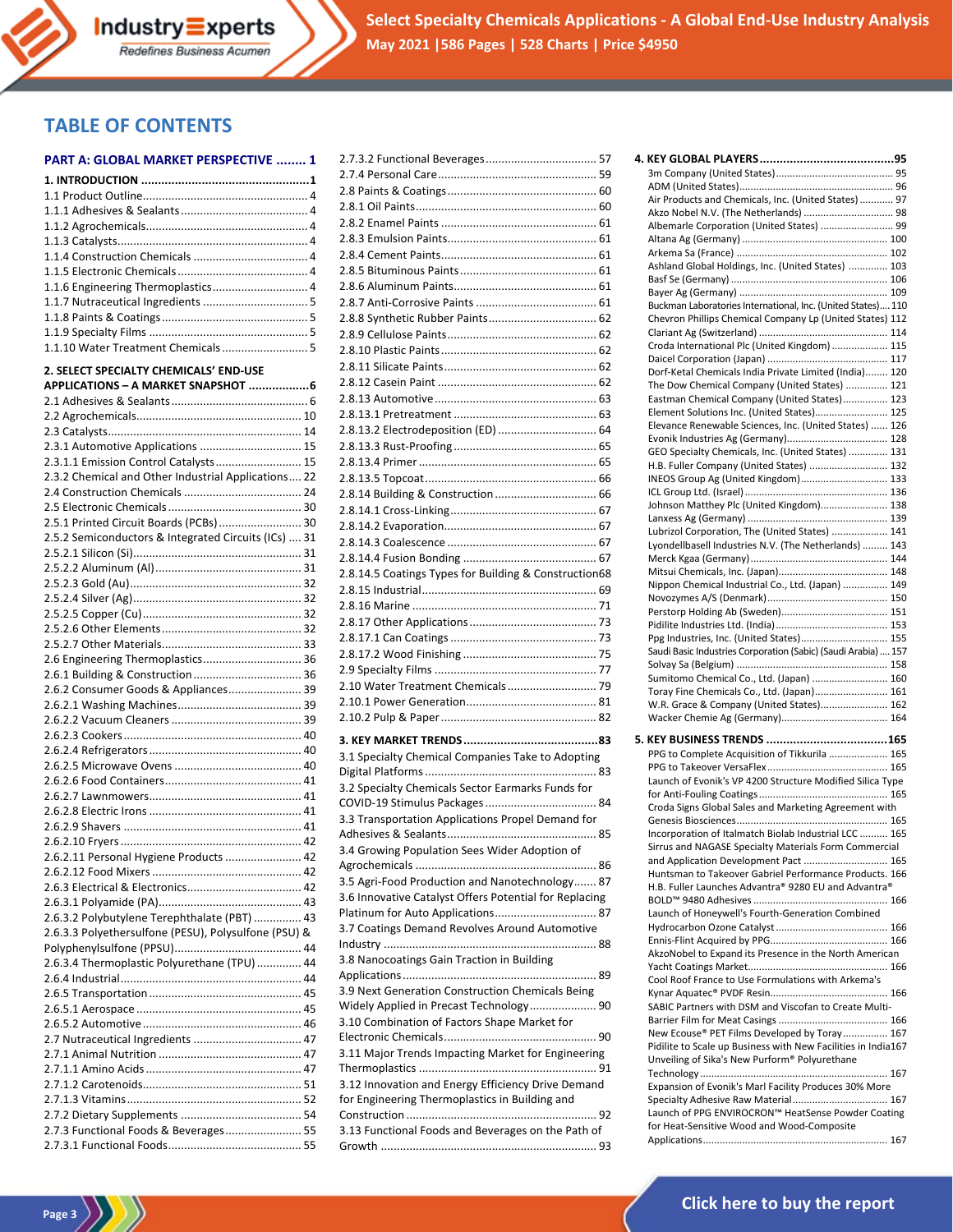

**Select Specialty Chemicals Applications - A Global End-Use Industry Analysis May 2021 |586 Pages | 528 Charts | Price \$4950**

| Launch of Johnstone's Anti-Bacterial Matt Paint by PPG 167                                        |
|---------------------------------------------------------------------------------------------------|
| Launch of PPG AQUACOVER™ Waterborne Coating System                                                |
| SABIC Partners with Mars and Huhtamaki to Offer                                                   |
| Polypropylene Film for Pet Food Packaging168                                                      |
| Expansion of SABIC's portfolio of CYCOLOY™ and LEXAN™                                             |
| Resins with Post-Consumer Recycled Material168                                                    |
| Launch of SABIC's New LEXAN™ HP92AF Anti-Fog Film for                                             |
|                                                                                                   |
| New Long-Term Enterprise Agreement Signed by Solvay                                               |
| Sika Started Shotcrete Admixtures Production in France168                                         |
| <b>INEOS Olefins and Polymers USA to Takeover Gemini</b>                                          |
|                                                                                                   |
|                                                                                                   |
| Baker Hughes' Specialty Polymers Business Renamed as                                              |
|                                                                                                   |
| Drilling Specialties Company Launches Tribex <sup>™</sup> ERD                                     |
| Launch of PPG ENVIROCRON™ HTE Max Extreme                                                         |
| Corrosion Polyester Powder Topcoat 169                                                            |
| Introduction of PPG SANISHIELD 3000/5000 Polyurea                                                 |
|                                                                                                   |
| Launch of Three New-Generation Performance Additives                                              |
|                                                                                                   |
| Industrias Titan's Decorative Paints Business Acquired by                                         |
| AkzoNobel to Establish a New Powder Coatings Plant in                                             |
|                                                                                                   |
| Pidilite to Takeover Huntsman Advanced Materials                                                  |
|                                                                                                   |
| COTEC® Acquired by SDC Technologies170                                                            |
| New Five-Year Registration for Bayer's XtendiMax®                                                 |
| herbicide with VaporGrip® Technology 170                                                          |
| Sterling Auxiliaries to Takeover Baker Hughes' Sand<br>Springs Chemicals Production Facility 170  |
| BASF Introduces New Series of Alumina Supported                                                   |
|                                                                                                   |
| Launch of New Heraeus Catalyst for PEM Electrolysis170                                            |
| Introduction of PPG Flooring Coatings170                                                          |
| Launch of PPG's New Low-VOC Waterborne Coating                                                    |
| Launch of New INVISU™ Acrylic Adhesive Portfolio by Dow 171                                       |
| AkzoNobel to Expand Powder Coatings Production                                                    |
|                                                                                                   |
| Stahl Performance Powder Coatings Acquired by                                                     |
|                                                                                                   |
| Launch of LEXAN™ Polycarbonate Resin by SABIC in                                                  |
| SABIC and Brückner Partner to Develop More Sustainable                                            |
|                                                                                                   |
| Sumitomo Chemical Establishes Zhuhai Sumika Polymer                                               |
| Compounds in China<br>. 171                                                                       |
| Songwon Launches SONGFLAME® WB 201 Flame-                                                         |
|                                                                                                   |
| Mitsui Chemicals' BROFREYA™ SC Crop-Use Insecticide                                               |
| Solvay to Supply High Performance Materials for Lockheed                                          |
|                                                                                                   |
| Vanderbilt Chemicals Distributes Solvay's Fluoroelastomer                                         |
|                                                                                                   |
|                                                                                                   |
| Establishment of Bora LyondellBasell Petrochemical 172                                            |
| Clariant to Construct New CATOFIN Catalysts Production                                            |
| Clariant Catalysts and Tianjin University Partner to                                              |
| Develop New Catalytic Solutions 172                                                               |
| New Range of MDI Polyether Prepolymers Launched by                                                |
|                                                                                                   |
| AkzoNobel to Increase Production Capacity at its                                                  |
| Guangzhou of Water-Based Paints173<br>SABIC to Expedite Order Fulfillment for Specialty Resins to |
| Produce Essential Equipment to Survive COVID-19 173                                               |
| SABIC to Boost Specialty NORYL™ SA9000 Resin's                                                    |
|                                                                                                   |
|                                                                                                   |
| Sumitomo Chemical's Six New SSS-Designated Products                                               |
|                                                                                                   |
| SRF Commissions a New Specialty Chemicals                                                         |

Page 4  $\langle \rangle$ 

| Commercial Launch of New Altrium™ Fluid Catalytic                                                                  |
|--------------------------------------------------------------------------------------------------------------------|
|                                                                                                                    |
|                                                                                                                    |
| New DOWSIL™ VE-8001 Flexible Silicone Adhesive                                                                     |
|                                                                                                                    |
| INNATE™ TF Polyethylene Resins for Tenter Frame Biaxial                                                            |
|                                                                                                                    |
| New Plasticizer-Free Pearlbond™ 920 TPU Launched by                                                                |
|                                                                                                                    |
| SABIC's Polycarbonate Facility in Spain to Become the<br>World's First Chemical Plant to Run Entirely on Renewable |
|                                                                                                                    |
| BASF Launches New Virtual AUVOTs Display Automotive                                                                |
|                                                                                                                    |
| Launch of PPG's ULTRALAST Interior Paint + Primer with                                                             |
| Proprietary Clean Surface Technology  174                                                                          |
| ChemSystems' Paper Business Acquired by Solenis  174                                                               |
| Poliquímicos Acquired by Solenis 175                                                                               |
| Husco's New Innovations Based on SABIC's ULTEM™ PEI                                                                |
|                                                                                                                    |
| Saudi Aramco Acquires 70% Shares of SABIC 175                                                                      |
| Modern Waterproofing Group Acquired by Sika 175                                                                    |
| Launch of PolyMax 600 Series Polypropylene Catalysts by                                                            |
|                                                                                                                    |
| Unveiling of New Aptalon™ 8080HS High Solids                                                                       |
| Polyurethane Dispersion by Lubrizol 175                                                                            |
| AkzoNobel's Interpon D Architectural Powder Coatings                                                               |
| Range Adds BioCote® Antimicrobial Technology 175<br>Launch of Amicult™ K42 Fertilizer by Perstorp 176              |
| Launch of Clariant's New Additive Solutions for Coating                                                            |
|                                                                                                                    |
| Honeywell Temporarily Shifts its Chemical Production                                                               |
| Operations to Produce Hand Sanitizers 176                                                                          |
| Launch of INFINIUM™ Lower Yellowing Epoxy System by                                                                |
|                                                                                                                    |
| Launch of New DOWSIL™ EA-3838 Fast Adhesive  176                                                                   |
| Lubrizol Partners with GOJO to Offer PURELL® Hand                                                                  |
| Sanitizer to Hospitals in Northeast Ohio  176                                                                      |
| Increase in the Production of Lubrizol's Carbopol®                                                                 |
|                                                                                                                    |
|                                                                                                                    |
| AkzoNobel Takes Over Mauvilac Industries Limited 177                                                               |
| New Mowiplus® HPC 9600 Thickener for Sanitizing Gels to                                                            |
|                                                                                                                    |
| Health Canada Issues Interim Order for use of                                                                      |
| TORAYMYXIN® Endotoxin Adsorption Cartridge for COVID-                                                              |
|                                                                                                                    |
| Nufarm's Four South American Subsidiaries Acquired by                                                              |
|                                                                                                                    |
| US Environmental Protection Agency Approves Solvay's                                                               |
| PROXITANE® AHC Disinfectant for use against SARS-CoV-2.177                                                         |
| Boeing's COVID-19 Face Shields to Use Solvay's                                                                     |
|                                                                                                                    |
| Evonik Doubles Polyamide Production Capacity  177<br>Launch Evonik's Cost-Effective Additive Package for           |
|                                                                                                                    |
| BASF Partners with Sibanye-Stillwater and Impala                                                                   |
| Platinum to Develop Tri-Metal Catalyst  178                                                                        |
| Launch of BASF's Fourtune™ Fluid Catalytic Cracking                                                                |
|                                                                                                                    |
| Alpha Coating Technologies Acquired by PPG 178                                                                     |
| Dow Launches New Generation Silicon Resin Emulsion for High                                                        |
| Temperature Resistant Waterborne Coating Systems  178                                                              |
| Launch of Lubrizol's New Pearlbond™ 1170L                                                                          |
| Thermoplastic Polyurethane for Adhesive Powders, Films                                                             |
|                                                                                                                    |
| Akzo Nobel Boya Sanayi ve Ticaret A.S. is Now a 100%                                                               |
|                                                                                                                    |
| Hammerite Ultima Water-Based Paint Introduced by                                                                   |
| Schmid Rhyner AG Acquired by ALTANA 179                                                                            |
| SABIC, UPM and DSM Partner for the Launch of                                                                       |
|                                                                                                                    |
| Launch of UPM Formi EcoAce Wood-Based Biocomposite                                                                 |
| Material Based on SABIC's TRUCIRCLE™ Renewable PP                                                                  |
|                                                                                                                    |
| New KANAME® Flowable Fungicide Released by Sumitomo                                                                |

Four Hubei Coronavirus-Designated Hospitals Employed Nippon Paint Antiviral Coating...................................... 179

| Evonik Introduces Three New SPHERILEX® Silica Products         |
|----------------------------------------------------------------|
|                                                                |
| Master Paints & Chemical Corporation's Joint Venture to        |
| Purchase Hexion's Colombia Site 180                            |
| One Ton of Rely+On Virkon Disinfectant Donated by              |
| Industria Chimica Reggiana Acquired by PPG  180                |
| BMW Group Selects AkzoNobel as a Trusted Supplier of           |
| Vehicle Refinish Products & Services 180                       |
| Launch of New LNP™ ELCRES™ CRX Polycarbonate                   |
|                                                                |
| Launch of SABIC PURECARES™ Polyolefin Products for             |
|                                                                |
| Surgical Coatings Select Solvay's KetaSpire® PEEK Powders      |
|                                                                |
| Itibanyl Produtos Especiais Acquired by LANXESS 180            |
| Ashland Extends Global Distribution Deal with IMCD 181         |
| BASF to Expand Specialty Chemicals Production Capacity         |
|                                                                |
| PPG Launches Marketplace-Ready Coatings at AABC                |
|                                                                |
| Lipofoods Became a Part of LLS Health 181                      |
| Commercial Release of ESTANE® 3D TPU M95A by Lubrizol          |
|                                                                |
| DKSH is Now an Exclusive Distributor of SABIC's Specialty      |
| Materials in Greater China, South Korea, and Southeast         |
| Sika Invests in Barranquilla Manufacturing Plant 181           |
| Lone Star to Purchase BASF's Construction Chemicals            |
|                                                                |
| BASF to Build New Facility for Automotive Refinish             |
|                                                                |
| Saudi Arabian Fertilizer Company to Takeover SABIC Agri-       |
|                                                                |
| New PPS Film for 5G Circuit Boards Developed by Toray 182      |
| Two New Catalyst Production Lines Established by               |
|                                                                |
|                                                                |
| Inauguration of Sika's Third Production Plant in Indonesia 182 |
| Launch of Hydrasensyl® Glucan by BASF  182                     |
| Expansion of Surface Treatment Global Business Unit of         |
| BASF's Coatings Division in Germany 182                        |
| Launch of Flextra™ Range of Glymo Free Adhesives by H.B.       |
|                                                                |
| Mapaero Acquired by AkzoNobel 183                              |
| AkzoNobel to Build Wood Coatings Facility in North             |
| Launch of NORYL™ WM330G Resin by SABIC  183                    |
| Eastman and NB Coatings Partner to Develop Novel               |
| Solution for Interior Class A Painted Surfaces with Trēva™     |
|                                                                |
| Solvay Partners with Baker Hughes  183                         |
|                                                                |
| PQ Group Holdings and INEOS Partner to Broaden                 |
|                                                                |
| BHGE is Now Baker Hughes Company  184                          |
| Launch of Eastman's New Portfolio of 13 Cellulose Esters       |
|                                                                |
| New Pocan XHR Polybutylene Terephthalate Products              |
|                                                                |
| Investment in PPG's Automotive Adhesives and Sealants          |
|                                                                |
| Launch of Dow's New ADCOTE™ L76-500 High-Solids                |
| AkzoNobel Becomes the First Major Producer to Launch           |
|                                                                |
| Launch of Interpon Redox Range of High Performance             |
|                                                                |
| SK Global Chemical to Acquire Arkema's Functional              |
|                                                                |
| XENOY™ HTX Polyester-Based High-Heat Resin Introduced          |
|                                                                |
| SABIC to Debut Polycarbonate Based on Certified                |
|                                                                |
| Toray's New Indian Facility to Produce PA, PBT and PPS         |

for Waterborne Coatings.............................................. 185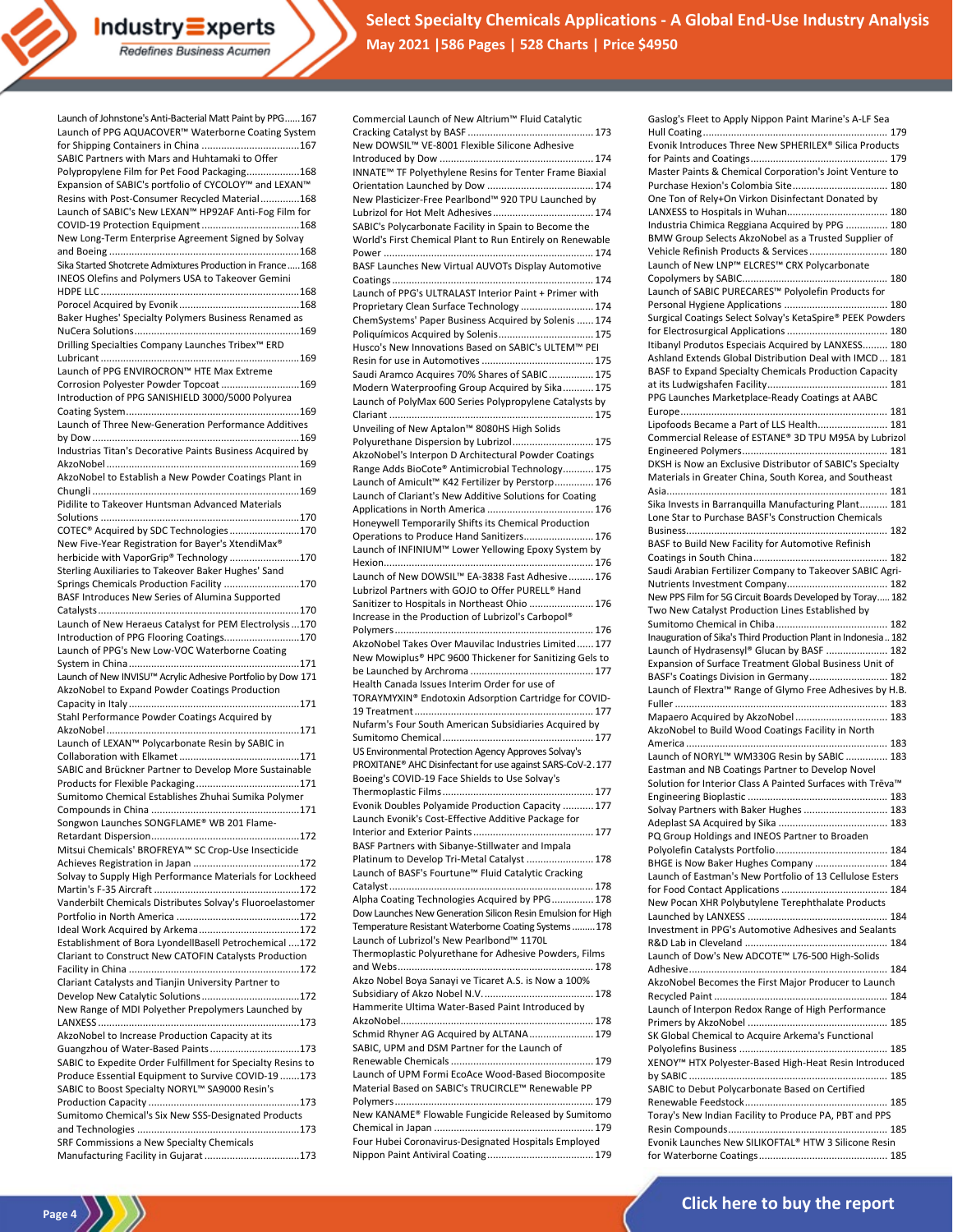Industry Experts Redefines Business Acumen

**Select Specialty Chemicals Applications - A Global End-Use Industry Analysis May 2021 |586 Pages | 528 Charts | Price \$4950**

| Launch of New TROGAMID® HT Transparent Polyamide by                                                               |
|-------------------------------------------------------------------------------------------------------------------|
| Launch of Purethane <sup>™</sup> A2018 Adhesive by Ashland186                                                     |
| Launch of Ashland's New Solvester <sup>™</sup> Laminating Adhesives                                               |
|                                                                                                                   |
| MasterProtect 8500 CI Launched by Master Builders                                                                 |
| GEO Specialty Chemicals Acquired by CPS Performance                                                               |
|                                                                                                                   |
| H.B. Fuller Launches Advantra® SMART adhesives in the                                                             |
|                                                                                                                   |
| Unveiling of Hexion's Latest Epoxy Resin Coatings in Latin                                                        |
| New SYL-OFF™ Silicone Release Coatings and INVISU™                                                                |
| Acrylic Adhesives Launched by Dow 186                                                                             |
| Launch of Interpon D X-Pro Scratch-Resistant Powder                                                               |
| Launch of Awlgrip HDT Single-Stage Repairable Topcoat by                                                          |
|                                                                                                                   |
| Lurapret <sup>®</sup> Water-Based Ultra-Low VOC Polyurethane                                                      |
| Polymer Coating Technology Introduced by Archroma .187<br>Merger of Excel Crop Care Limited and Sumitomo          |
|                                                                                                                   |
|                                                                                                                   |
| Sika Broadens its Business Presence in West Africa187                                                             |
| Ashland Composites Business Acquired by INEOS 187<br>Introduction of iblon™ Technology Fungicide by Bayer.187     |
|                                                                                                                   |
|                                                                                                                   |
| Launch of PPG AQUAPON® WB EP Water-Based Epoxy                                                                    |
| Emas Group Acquired by Sumitomo Chemical 188                                                                      |
| Full-Scale Operations to Begin at Sumitomo Chemical Chile 188                                                     |
| H.B. Fuller to Launch of New Fulltak™ SE 8116 Water-                                                              |
|                                                                                                                   |
| Launch of PPG MOONWALK™ Automated Paint Mixing                                                                    |
| AkzoNobel to Add Three New Production Lines at its                                                                |
| Changzhou Powder Coatings Plant188                                                                                |
| AkzoNobel to Takeover Mapaero 189                                                                                 |
| Sika Expands Production Capacities in Southeast Europe  189                                                       |
|                                                                                                                   |
| Heraeus Epurio to Double its Specialty Chemicals                                                                  |
| Launch of Ashland's Redesigned PureLED™ Line of UV LED                                                            |
|                                                                                                                   |
| Anagraf Comercial Grafica SL is Now Distributor of                                                                |
| Ashland's Adhesives in Spain and Portugal189<br>BASF Builds Second Production Facility for UV Acrylic             |
| Hotmelts at the Ludwigshafen Site189                                                                              |
| PPG to Offer Coatings, Solvents and Technical Services to                                                         |
| the US Navy Military Sealift Command189                                                                           |
| Launch of PPG DELFLEET ONE™ Paint System 189<br>Launch of AkzoNobel's Interpon Low-E Powder Coatings  190         |
| New Chromate-Free Exterior Primer Developed by                                                                    |
|                                                                                                                   |
| Launch of SABIC's New LNP™ ELCRIN™ iQ Polybutylene                                                                |
| Terephthalate Compounded Resins 190<br>Bayer and AlphaBio Form Flipper <sup>™</sup> Commercialization Pact190     |
| New Line of Coatings and Binders Introduced by Ashland                                                            |
|                                                                                                                   |
| Plans to Construct of First Production Plant at BASF's New                                                        |
|                                                                                                                   |
| Launch of LegionGuard™ LG25 by Nalco Water190<br>PPG to Reinforce Distribution Network for Architectural          |
|                                                                                                                   |
| Launch of PPG MACHINECOAT™ WB Weathering Stain for                                                                |
| Introduction of Archroma's New Appretan® NTR Water-                                                               |
|                                                                                                                   |
| Archroma's FADEX® AS New Super UV Protector for                                                                   |
| Automotive and Transportation Textiles Launched191                                                                |
| DSM to Purchase SRF's Engineering Plastics Business  191<br>Expansion of Mitsui Chemicals' PP Compound Production |
|                                                                                                                   |
| Sika's New Concrete Admixtures Production Plant in Qatar                                                          |
|                                                                                                                   |
| Solvay and Safran Join Forces for the Supply of High                                                              |

Page 5<sup>2</sup>

| BASF to Modernize its Silica Plant at the Düsseldorf-                                                |
|------------------------------------------------------------------------------------------------------|
|                                                                                                      |
|                                                                                                      |
| BASF Increases Polyacrylamide Production Capacity by                                                 |
|                                                                                                      |
| H.B. Fuller Launches Next Generation Adhesive Solutions                                              |
|                                                                                                      |
|                                                                                                      |
| AkzoNobel to Reinforce Wood Coatings Business in the                                                 |
|                                                                                                      |
| Sika Doubles its Mortar Production Capacities in Egypt 192                                           |
| Evonik Partners with Halchemix Canada to Distribute                                                  |
|                                                                                                      |
|                                                                                                      |
| BASF's New Pilot Plant Facility for Catalyst and Process                                             |
|                                                                                                      |
| BASF to Establish Process Catalysis Research &                                                       |
| Development Center in Shanghai 193                                                                   |
| Establishment of H.B. Fuller Japan G.K 193                                                           |
| Hexion to Launch Resonance™ Catalysts  193                                                           |
| Hexion Launches First-of-its-Kind, Two-Component Epoxy                                               |
| Manufacturing Solution at JEC World in Paris  193                                                    |
| Launch of PPG ENVIROCRON® Extreme Protection Edge                                                    |
| Coatings at Powder Coating 2019  194                                                                 |
| North American Launch of PPG POWERCRON 160                                                           |
|                                                                                                      |
| Whitford Worldwide Company Acquired by PPG  194<br>Launch of PPG ENVIROCRON™ Extreme Protection      |
|                                                                                                      |
|                                                                                                      |
| Laboratoire Phenobio Acquired by Lubrizol  194                                                       |
| Launch of Sikkens Coatings System by AkzoNobel  194<br>COHERE™ S-series Based on NEXLENE™ Technology |
|                                                                                                      |
| Toray's New Polyphenylene Sulfide Resin with the World's                                             |
|                                                                                                      |
| Toray's New Low-Dielectric-Loss Polyimide Material for                                               |
| Electronic Components in 5G Communications and                                                       |
|                                                                                                      |
| Sika Broadens Mortar Production Capacity in West Africa 195                                          |
|                                                                                                      |
| King Packaged Materials Company Acquired by Sika  195                                                |
| Introduction of Solvay's New Waterborne Halar® ECTFE                                                 |
|                                                                                                      |
|                                                                                                      |
|                                                                                                      |
|                                                                                                      |
| Beijersbergen & Partners BV, New Partner to Distribute                                               |
| Ashland's Laminating Adhesives in the Netherlands and                                                |
|                                                                                                      |
| Hexion's VeoVa™ Vinyl Ester Monomer in Addapt                                                        |
|                                                                                                      |
| Brenntag North America, the US and Canada Distributor                                                |
| for Hexion's Epoxy Specialty and Base Epoxy Resins and                                               |
|                                                                                                      |
| Broadening of PPG HI-TEMP® Line of High-Temperature-                                                 |
| Launch of PPG SIGMAFAST™ 278 Epoxy Primer in the                                                     |
|                                                                                                      |
| Amco Polymers, LLC, SABIC's Third Distribution Partner in                                            |
|                                                                                                      |
| Arysta LifeScience Acquired by UPL  196                                                              |
| Evonik's TEGO® Dispers 679 Dispersant for Solvent-Borne                                              |
|                                                                                                      |
| Launch of Ashland's Aroset™ Gentle 700 Medical Pressure                                              |
|                                                                                                      |
| VELOX, Ashland's Composites Distributor for Sweden,                                                  |
|                                                                                                      |
| Solenis Takeover BASF's Paper Wet-End and Water                                                      |
|                                                                                                      |
| Arysta LifeScience Inc. Acquired by UPL Corporation                                                  |
|                                                                                                      |
| Expansion of Innospec's R&D Capabilities for Performance                                             |
|                                                                                                      |
| H.B. Fuller Introduces New Rakoll® 4933 Formaldehyde-                                                |
|                                                                                                      |
| BASF's Wet-End Paper and Water Chemicals Business                                                    |
|                                                                                                      |
| SABIC Selects Chase Plastics to Distribute its Specialty                                             |
|                                                                                                      |
| Construction of Dorf Ketal's 4th Plant in India  198                                                 |
| Structured Polymers Inc. Acquired by Evonik 198                                                      |

| Launch of XPLORE™ Catalyst Platform by Albemarle 198<br>The Carlyle Group and GIC Acquires AkzoNobel's Specialty |
|------------------------------------------------------------------------------------------------------------------|
| 6. GLOBAL MARKET OVERVIEW 199                                                                                    |
| 6.1 Global Select Specialty Chemicals Market                                                                     |
|                                                                                                                  |
| 6.2 Global Adhesives & Sealants Market Overview by                                                               |
|                                                                                                                  |
| 6.3 Global Agrochemicals Market Overview by                                                                      |
|                                                                                                                  |
| 6.4 Global Catalysts Market Overview by Application                                                              |
|                                                                                                                  |
| 6.5 Global Construction Chemicals Market Overview                                                                |
|                                                                                                                  |
| 6.6 Global Electronic Chemicals Market Overview by                                                               |
|                                                                                                                  |
| 6.7 Global Engineering Thermoplastics Market                                                                     |
| Overview by Application Area  212                                                                                |
| 6.8 Global Nutraceutical Ingredients Market Overview                                                             |
|                                                                                                                  |
| 6.9 Global Paints & Coatings Market Overview by                                                                  |

| Overview by Application Area  220 |
|-----------------------------------|
|                                   |

### **PART B: REGIONAL MARKET PERSPECTIVE... 222**

| <b>REGIONAL MARKET OVERVIEW 224</b>                                                                            |
|----------------------------------------------------------------------------------------------------------------|
|                                                                                                                |
| 7.1 North American Select Specialty Chemicals                                                                  |
| Market Overview by Geographic Region  225                                                                      |
| 7.2 North American Select Specialty Chemicals                                                                  |
| Market Overview by Chemical Type  226                                                                          |
| 7.3 North American Adhesives & Sealants Market                                                                 |
| Overview by Application Area  227                                                                              |
| 7.4 North American Agrochemicals Market Overview                                                               |
|                                                                                                                |
| 7.5 North American Catalysts Market Overview by                                                                |
|                                                                                                                |
| 7.6 North American Construction Chemicals Market                                                               |
| Overview by Application Area  230                                                                              |
| 7.7 North American Electronic Chemicals Market                                                                 |
| Overview by Application Area  231                                                                              |
| 7.8 North American Engineering Thermoplastics                                                                  |
| Market Overview by Application Area 232                                                                        |
| 7.9 North American Nutraceutical Ingredients Market                                                            |
| Overview by Application Area  233                                                                              |
| 7.10 North American Paints & Coatings Market                                                                   |
| Overview by Application Area  234                                                                              |
| 7.11 North American Specialty Films Market                                                                     |
| Overview by Application Area  235                                                                              |
| 7.12 North American Water Treatment Chemicals                                                                  |
| Market Overview by Application Area 236                                                                        |
|                                                                                                                |
|                                                                                                                |
| Air Products and Chemicals, Inc. (United States)  239                                                          |
| Albemarle Corporation (United States)  240                                                                     |
| Ashland Global Holdings, Inc. (United States)  241                                                             |
| Baker Hughes Incorporated (United States)  244                                                                 |
| BASF Corporation (United States) 245                                                                           |
| Buckman Laboratories International, Inc. (United States) 247<br>Capital Resin Corporation (United States)  249 |
| Chevron Phillips Chemical Company LP (United States) 250                                                       |
| The Dow Chemical Company (United States)  252                                                                  |
| Eastman Chemical Company (United States) 254                                                                   |
|                                                                                                                |
| Element Solutions Inc. (United States) 257                                                                     |
| Elevance Renewable Sciences, Inc. (United States)  258                                                         |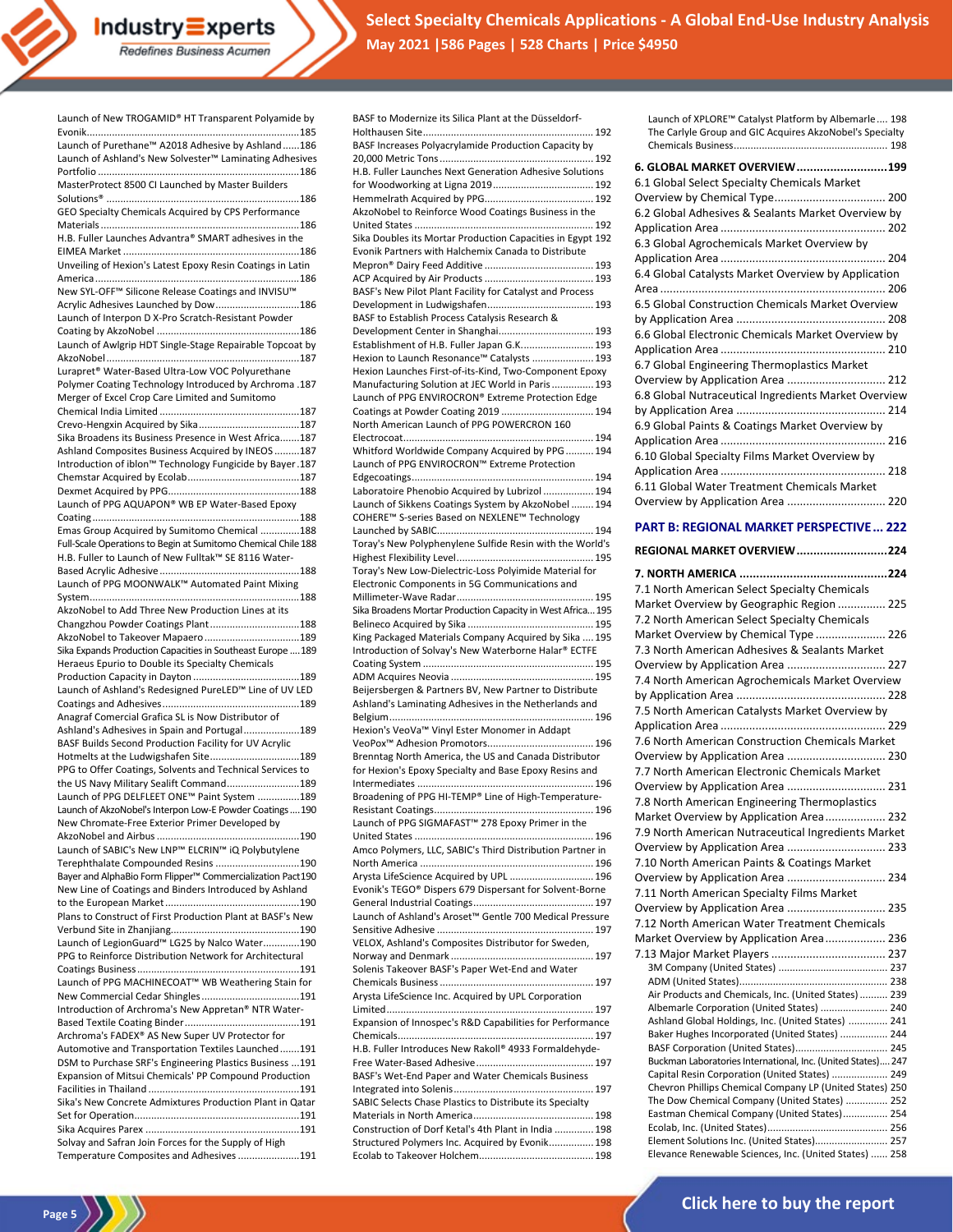

**Select Specialty Chemicals Applications - A Global End-Use Industry Analysis May 2021 |586 Pages | 528 Charts | Price \$4950**

| H.B. Fuller Company (United States) 261                                                    |
|--------------------------------------------------------------------------------------------|
| Heraeus Epurio Llc (United States) 262                                                     |
| Honeywell International, Inc. (Unites States) 265                                          |
|                                                                                            |
| Lanxess Corporation (United States) 268                                                    |
| PPG Industries, Inc. (United States) 270                                                   |
|                                                                                            |
| The Lubrizol Corporation (United States) 273                                               |
| W.R. Grace & Company (United States) 275                                                   |
| 7.14 Country-wise Analysis of North American Select                                        |
| Specialty Chemicals Market 277                                                             |
|                                                                                            |
| 7.14.1.1 United States Select Specialty Chemicals                                          |
| Market Overview by Chemical Type  278                                                      |
| 7.14.1.2 United States Adhesives & Sealants Market                                         |
| Overview by Application Area  279                                                          |
| 7.14.1.3 United States Agrochemicals Market                                                |
| Overview by Application Area  280                                                          |
| 7.14.1.4 United States Catalysts Market Overview by                                        |
|                                                                                            |
| 7.14.1.5 United States Construction Chemicals                                              |
| Market Overview by Application Area 282                                                    |
| 7.14.1.6 United States Electronic Chemicals Market                                         |
| Overview by Application Area  283                                                          |
| 7.14.1.7 United States Engineering Thermoplastics                                          |
| Market Overview by Application Area 284                                                    |
| 7.14.1.8 United States Nutraceutical Ingredients                                           |
|                                                                                            |
| Market Overview by Application Area 285<br>7.14.1.9 United States Paints & Coatings Market |
|                                                                                            |
| Overview by Application Area  286                                                          |
| 7.14.1.10 United States Specialty Films Market                                             |
| Overview by Application Area  287                                                          |
| 7.14.1.11 United States Water Treatment Chemicals                                          |
| Market Overview by Application Area 288                                                    |
|                                                                                            |
|                                                                                            |
|                                                                                            |
| 7.14.2.1 Canadian Select Specialty Chemicals Market                                        |
|                                                                                            |
| 7.14.2.2 Canadian Adhesives & Sealants Market                                              |
| Overview by Application Area  291                                                          |
| 7.14.2.3 Canadian Agrochemicals Market Overview by                                         |
|                                                                                            |
| 7.14.2.4 Canadian Catalysts Market Overview by                                             |
|                                                                                            |
| 7.14.2.5 Canadian Construction Chemicals Market                                            |
| Overview by Application Area  294                                                          |
| 7.14.2.6 Canadian Electronic Chemicals Market                                              |
| Overview by Application Area  295                                                          |
| 7.14.2.7 Canadian Engineering Thermoplastics Market                                        |
| Overview by Application Area  296                                                          |
| 7.14.2.8 Canadian Nutraceutical Ingredients Market                                         |
| Overview by Application Area  297                                                          |
| 7.14.2.9 Canadian Paints & Coatings Market Overview                                        |
|                                                                                            |
| 7.14.2.10 Canadian Specialty Films Market Overview                                         |
|                                                                                            |
| 7.14.2.11 Canadian Water Treatment Chemicals                                               |
| Market Overview by Application Area 300                                                    |
|                                                                                            |
|                                                                                            |
| 7.14.3.1 Mexican Select Specialty Chemicals Market                                         |
|                                                                                            |
| 7.14.3.2 Mexican Adhesives & Sealants Market                                               |
| Overview by Application Area  303                                                          |
| 7.14.3.3 Mexican Agrochemicals Market Overview by                                          |
|                                                                                            |
| 7.14.3.4 Mexican Catalysts Market Overview by                                              |

**Industry Experts**<br>Redefines Business Acumen

**Page 6** 

| 7.14.3.5 Mexican Construction Chemicals Market       |
|------------------------------------------------------|
| Overview by Application Area  306                    |
| 7.14.3.6 Mexican Electronic Chemicals Market         |
| Overview by Application Area  307                    |
| 7.14.3.7 Mexican Engineering Thermoplastics Market   |
| Overview by Application Area  308                    |
| 7.14.3.8 Mexican Nutraceutical Ingredients Market    |
|                                                      |
| Overview by Application Area  309                    |
| 7.14.3.9 Mexican Paints & Coatings Market Overview   |
|                                                      |
| 7.14.3.10 Mexican Specialty Films Market Overview    |
|                                                      |
| 7.14.3.11 Mexican Water Treatment Chemicals          |
| Market Overview by Application Area 312              |
|                                                      |
| 8.1 European Select Specialty Chemicals Market       |
| Overview by Geographic Region 314                    |
| 8.2 European Select Specialty Chemicals Market       |
|                                                      |
|                                                      |
| 8.3 European Adhesives & Sealants Market Overview    |
|                                                      |
| 8.4 European Agrochemicals Market Overview by        |
|                                                      |
| 8.5 European Catalysts Market Overview by            |
|                                                      |
| 8.6 European Construction Chemicals Market           |
| Overview by Application Area  319                    |
| 8.7 European Electronic Chemicals Market Overview    |
|                                                      |
| 8.8 European Engineering Thermoplastics Market       |
| Overview by Application Area  321                    |
| 8.9 European Nutraceutical Ingredients Market        |
|                                                      |
|                                                      |
| Overview by Application Area  322                    |
| 8.10 European Paints & Coatings Market Overview by   |
|                                                      |
| 8.11 European Specialty Films Market Overview by     |
|                                                      |
| 8.12 European Water Treatment Chemicals Market       |
| Overview by Application Area  325                    |
|                                                      |
| Akzo Nobel N.V. (The Netherlands) 326                |
|                                                      |
|                                                      |
|                                                      |
|                                                      |
|                                                      |
| Croda International PLC (United Kingdom)  336        |
|                                                      |
| Heraeus Holding GmbH (Germany) 341                   |
| Honeywell Specialty Chemicals (Germany)  343         |
| INEOS Group AG (United Kingdom) 344                  |
| Johnson Matthey PLC (United Kingdom) 347             |
|                                                      |
| Lyondellbasell Industries N.V. (The Netherlands) 350 |
|                                                      |
|                                                      |
|                                                      |
|                                                      |
|                                                      |
| 8.14 Country-wise Analysis of European Select        |
|                                                      |
|                                                      |
| 8.14.1.1 French Select Specialty Chemicals Market    |
| 8.14.1.2 French Adhesives & Sealants Market          |

Overview by Application Area ............................... 365 8.14.1.3 French Agrochemicals Market Overview by Application Area .................................................... 366

| 8.14.1.4 French Catalysts Market Overview by                                            |
|-----------------------------------------------------------------------------------------|
| 8.14.1.5 French Construction Chemicals Market                                           |
| Overview by Application Area  368                                                       |
| 8.14.1.6 French Electronic Chemicals Market<br>Overview by Application Area  369        |
| 8.14.1.7 French Engineering Thermoplastics Market                                       |
| Overview by Application Area  370                                                       |
| 8.14.1.8 French Nutraceutical Ingredients Market                                        |
| Overview by Application Area  371                                                       |
| 8.14.1.9 French Paints & Coatings Market Overview                                       |
|                                                                                         |
| 8.14.1.10 French Specialty Films Market Overview by                                     |
|                                                                                         |
| 8.14.1.11 French Water Treatment Chemicals Market                                       |
| Overview by Application Area  374                                                       |
|                                                                                         |
| 8.14.2.1 German Select Specialty Chemicals Market                                       |
|                                                                                         |
| 8.14.2.2 German Adhesives & Sealants Market                                             |
| Overview by Application Area  377                                                       |
| 8.14.2.3 German Agrochemicals Market Overview by                                        |
|                                                                                         |
| 8.14.2.4 German Catalysts Market Overview by                                            |
|                                                                                         |
| 8.14.2.5 German Construction Chemicals Market                                           |
| Overview by Application Area  380                                                       |
| 8.14.2.6 German Electronic Chemicals Market                                             |
| Overview by Application Area  381                                                       |
| 8.14.2.7 German Engineering Thermoplastics Market                                       |
| Overview by Application Area  382                                                       |
| 8.14.2.8 German Nutraceutical Ingredients Market                                        |
| Overview by Application Area  383                                                       |
| 8.14.2.9 German Paints & Coatings Market Overview                                       |
|                                                                                         |
|                                                                                         |
| 8.14.2.10 German Specialty Films Market Overview                                        |
|                                                                                         |
| 8.14.2.11 German Water Treatment Chemicals                                              |
| Market Overview by Application Area 386                                                 |
|                                                                                         |
| 8.14.3.1 Italian Select Specialty Chemicals Market                                      |
|                                                                                         |
| 8.14.3.2 Italian Adhesives & Sealants Market                                            |
| Overview by Application Area  389                                                       |
| 8.14.3.3 Italian Agrochemicals Market Overview by                                       |
|                                                                                         |
| 8.14.3.4 Italian Catalysts Market Overview by                                           |
| 8.14.3.5 Italian Construction Chemicals Market                                          |
| Overview by Application Area  392                                                       |
| 8.14.3.6 Italian Electronic Chemicals Market Overview                                   |
|                                                                                         |
|                                                                                         |
| 8.14.3.7 Italian Engineering Thermoplastics Market<br>Overview by Application Area  394 |
| 8.14.3.8 Italian Nutraceutical Ingredients Market                                       |
| Overview by Application Area  395                                                       |
| 8.14.3.9 Italian Paints & Coatings Market Overview by                                   |
|                                                                                         |
| 8.14.3.10 Italian Specialty Films Market Overview by                                    |
|                                                                                         |
| 8.14.3.11 Italian Water Treatment Chemicals Market                                      |
| Overview by Application Area  398                                                       |
| 8.14.4 The United Kingdom 399                                                           |
| 8.14.4.1 United Kingdom Select Specialty Chemicals                                      |
| Market Overview by Chemical Type  400                                                   |
| 8.14.4.2 United Kingdom Adhesives & Sealants<br>Market Overview by Application Area 401 |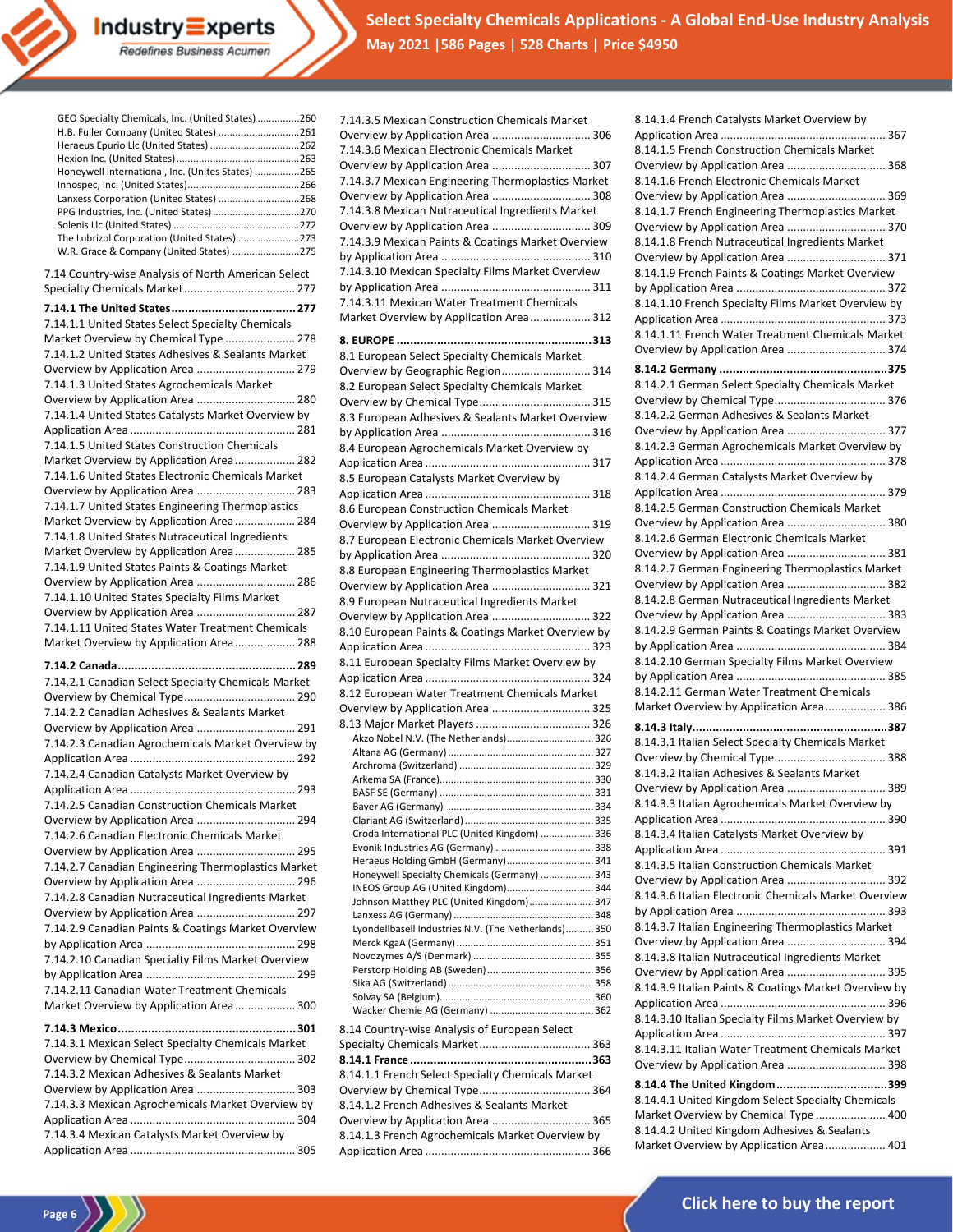Industry Experts Redefines Business Acumen

**Select Specialty Chemicals Applications - A Global End-Use Industry Analysis May 2021 |586 Pages | 528 Charts | Price \$4950**

| 8.14.4.3 United Kingdom Agrochemicals Market                                                 |
|----------------------------------------------------------------------------------------------|
| Overview by Application Area  402                                                            |
| 8.14.4.4 United Kingdom Catalysts Market Overview                                            |
|                                                                                              |
| 8.14.4.5 United Kingdom Construction Chemicals                                               |
| Market Overview by Application Area 404                                                      |
| 8.14.4.6 United Kingdom Electronic Chemicals Market                                          |
| Overview by Application Area  405                                                            |
| 8.14.4.7 United Kingdom Engineering Thermoplastics                                           |
| Market Overview by Application Area 406                                                      |
| 8.14.4.8 United Kingdom Nutraceutical Ingredients                                            |
| Market Overview by Application Area 407                                                      |
| 8.14.4.9 United Kingdom Paints & Coatings Market                                             |
| Overview by Application Area  408                                                            |
| 8.14.4.10 United Kingdom Specialty Films Market<br>Overview by Application Area  409         |
| 8.14.4.11 United Kingdom Water Treatment                                                     |
| Chemicals Market Overview by Application Area 410                                            |
|                                                                                              |
|                                                                                              |
| 8.14.5.1 Rest of Europe Select Specialty Chemicals                                           |
| Market Overview by Chemical Type  412                                                        |
| 8.14.5.2 Rest of Europe Adhesives & Sealants Market                                          |
| Overview by Application Area  413                                                            |
| 8.14.5.3 Rest of Europe Agrochemicals Market                                                 |
| Overview by Application Area  414                                                            |
| 8.14.5.4 Rest of Europe Catalysts Market Overview by                                         |
|                                                                                              |
| 8.14.5.5 Rest of Europe Construction Chemicals                                               |
| Market Overview by Application Area  416                                                     |
| 8.14.5.6 Rest of Europe Electronic Chemicals Market                                          |
| Overview by Application Area  417                                                            |
| 8.14.5.7 Rest of Europe Engineering Thermoplastics                                           |
| Market Overview by Application Area 418                                                      |
| 8.14.5.8 Rest of Europe Nutraceutical Ingredients<br>Market Overview by Application Area 419 |
|                                                                                              |
|                                                                                              |
| 8.14.5.9 Rest of Europe Paints & Coatings Market                                             |
| Overview by Application Area Paints & Coatings 420                                           |
| 8.14.5.10 Rest of Europe Specialty Films Market                                              |
| Overview by Application Area  421                                                            |
| 8.14.5.11 Rest of Europe Water Treatment Chemicals                                           |
| Market Overview by Application Area 422                                                      |
|                                                                                              |
| 9.1 Asia-Pacific Select Specialty Chemicals Market                                           |
| Overview by Geographic Region 424                                                            |
| 9.2 Asia-Pacific Select Specialty Chemicals Market                                           |
|                                                                                              |
| 9.3 Asia-Pacific Adhesives & Sealants Market                                                 |
| Overview by Application Area  426                                                            |
| 9.4 Asia-Pacific Agrochemicals Market Overview by                                            |
|                                                                                              |
| 9.5 Asia-Pacific Catalysts Market Overview by                                                |
|                                                                                              |
| 9.6 Asia-Pacific Construction Chemicals Market                                               |
| Overview by Application Area  429                                                            |
| 9.7 Asia-Pacific Electronic Chemicals Market Overview                                        |
|                                                                                              |
| 9.8 Asia-Pacific Engineering Thermoplastics Market                                           |
| Overview by Application Area  431                                                            |
| 9.9 Asia-Pacific Nutraceutical Ingredients Market                                            |
| Overview by Application Area  432                                                            |
| 9.10 Asia-Pacific Paints & Coatings Market Overview                                          |
|                                                                                              |
| 9.11 Asia-Pacific Specialty Films Market Overview by                                         |
|                                                                                              |
| 9.12 Asia-Pacific Water Treatment Chemicals Market                                           |
| Overview by Application Area  435                                                            |
| Arysta Lifescience Corporation (Japan)436                                                    |

**Page 7**

| Dorf-Ketal Chemicals India Private Limited (India)  439                                |
|----------------------------------------------------------------------------------------|
| Nippon Chemical Industrial Co., Ltd. (Japan) 441                                       |
|                                                                                        |
| Songwon Industrial Co., Ltd. (South Korea) 446                                         |
|                                                                                        |
| Sumitomo Chemical Co., Ltd. (Japan) 448                                                |
| Toray Fine Chemicals Co., Ltd. (Japan)  449                                            |
|                                                                                        |
| 9.14 Country-wise Analysis of Asia-Pacific Select                                      |
|                                                                                        |
| 9.14.1.1 Chinese Select Specialty Chemicals Market                                     |
|                                                                                        |
| 9.14.1.2 Chinese Adhesives & Sealants Market                                           |
| Overview by Application Area  453                                                      |
| 9.14.1.3 Chinese Agrochemicals Market Overview by                                      |
|                                                                                        |
| 9.14.1.4 Chinese Catalysts Market Overview by                                          |
|                                                                                        |
| 9.14.1.5 Chinese Construction Chemicals Market                                         |
| Overview by Application Area  456<br>9.14.1.6 Chinese Electronic Chemicals Market      |
| Overview by Application Area  457                                                      |
| 9.14.1.7 Chinese Engineering Thermoplastics Market                                     |
| Overview by Application Area  458                                                      |
| 9.14.1.8 Chinese Nutraceutical Ingredients Market                                      |
| Overview by Application Area  459                                                      |
| 9.14.1.9 Chinese Paints & Coatings Market Overview                                     |
|                                                                                        |
| 9.14.1.10 Chinese Specialty Films Market Overview by                                   |
|                                                                                        |
|                                                                                        |
| 9.14.1.11 Chinese Water Treatment Chemicals                                            |
| Market Overview by Application Area 462                                                |
|                                                                                        |
| 9.14.2.1 Indian Select Specialty Chemicals Market                                      |
| 9.14.2.2 Indian Adhesives & Sealants Market                                            |
| Overview by Application Area  465                                                      |
| 9.14.2.3 Indian Agrochemicals Market Overview by                                       |
|                                                                                        |
| 9.14.2.4 Indian Catalysts Market Overview by                                           |
|                                                                                        |
| 9.14.2.5 Indian Construction Chemicals Market                                          |
| Overview by Application Area  468                                                      |
| 9.14.2.6 Indian Electronic Chemicals Market Overview                                   |
| 9.14.2.7 Indian Engineering Thermoplastics Market                                      |
| Overview by Application Area  470                                                      |
| 9.14.2.8 Indian Nutraceutical Ingredients Market                                       |
| Overview by Application Area  471                                                      |
| 9.14.2.9 Indian Paints & Coatings Market Overview by                                   |
|                                                                                        |
| 9.14.2.10 Indian Specialty Films Market Overview by                                    |
|                                                                                        |
| 9.14.2.11 Indian Water Treatment Chemicals Market<br>Overview by Application Area  474 |
|                                                                                        |
|                                                                                        |
| 9.14.3.1 Japanese Select Specialty Chemicals Market                                    |
| 9.14.3.2 Japanese Adhesives & Sealants Market                                          |
| Overview by Application Area  477                                                      |
| 9.14.3.3 Japanese Agrochemicals Market Overview by                                     |
|                                                                                        |
| 9.14.3.4 Japanese Catalysts Market Overview by                                         |

| 9.14.3.5 Japanese Construction Chemicals Market                                           |  |
|-------------------------------------------------------------------------------------------|--|
| Overview by Application Area  480                                                         |  |
| 9.14.3.6 Japanese Electronic Chemicals Market                                             |  |
| Overview by Application Area  481                                                         |  |
| 9.14.3.7 Japanese Engineering Thermoplastics Market<br>Overview by Application Area  482  |  |
| 9.14.3.8 Japanese Nutraceutical Ingredients Market                                        |  |
| Overview by Application Area  483                                                         |  |
| 9.14.3.9 Japanese Paints & Coatings Market Overview                                       |  |
|                                                                                           |  |
| 9.14.3.10 Japanese Specialty Films Market Overview                                        |  |
|                                                                                           |  |
| 9.14.3.11 Japanese Water Treatment Chemicals                                              |  |
| Market Overview by Application Area 486                                                   |  |
|                                                                                           |  |
| 9.14.4.1 South Korean Select Specialty Chemicals                                          |  |
| Market Overview by Chemical Type  488                                                     |  |
| 9.14.4.2 South Korean Adhesives & Sealants Market                                         |  |
| Overview by Application Area  489                                                         |  |
| 9.14.4.3 South Korean Agrochemicals Market                                                |  |
| Overview by Application Area  490                                                         |  |
| 9.14.4.4 South Korean Catalysts Market Overview by                                        |  |
| 9.14.4.5 South Korean Construction Chemicals                                              |  |
| Market Overview by Application Area 492                                                   |  |
| 9.14.4.6 South Korean Electronic Chemicals Market                                         |  |
| Overview by Application Area  493                                                         |  |
| 9.14.4.7 South Korean Engineering Thermoplastics                                          |  |
| Market Overview by Application Area 494                                                   |  |
| 9.14.4.8 South Korean Nutraceutical Ingredients                                           |  |
| Market Overview by Application Area 495                                                   |  |
| 9.14.4.9 South Korean Paints & Coatings Market                                            |  |
| Overview by Application Area  496<br>9.14.4.10 South Korean Specialty Films Market        |  |
| Overview by Application Area  497                                                         |  |
| 9.14.4.11 South Korean Water Treatment Chemicals                                          |  |
| Market Overview by Application Area 498                                                   |  |
|                                                                                           |  |
| 9.14.5.1 Rest of Asia-Pacific Select Specialty                                            |  |
| Chemicals Market Overview by Chemical Type  500                                           |  |
| 9.14.5.2 Rest of Asia-Pacific Adhesives & Sealants                                        |  |
| Market Overview by Application Area 501                                                   |  |
| 9.14.5.3 Rest of Asia-Pacific Agrochemicals Market                                        |  |
| Overview by Application Area  502                                                         |  |
| 9.14.5.4 Rest of Asia-Pacific Catalysts Market                                            |  |
| Overview by Application Area  503<br>9.14.5.5 Rest of Asia-Pacific Construction Chemicals |  |
| Market Overview by Application Area 504                                                   |  |
| 9.14.5.6 Rest of Asia-Pacific Electronic Chemicals                                        |  |
| Market Overview by Application Area 505                                                   |  |
| 9.14.5.7 Rest of Asia-Pacific Engineering Thermoplastics                                  |  |
| Market Overview by Application Area 506                                                   |  |
| 9.14.5.8 Rest of Asia-Pacific Nutraceutical Ingredients                                   |  |
| Market Overview by Application Area 507                                                   |  |
|                                                                                           |  |
| 9.14.5.9 Rest of Asia-Pacific Paints & Coatings Market                                    |  |
| Overview by Application Area  508                                                         |  |
| 9.14.5.10 Rest of Asia-Pacific Specialty Films Market                                     |  |
| Overview by Application Area  509                                                         |  |
| 9.14.5.11 Rest of Asia-Pacific Water Treatment                                            |  |
| Chemicals Market Overview by Application Area 510                                         |  |
|                                                                                           |  |
| 10.1 South America Select Specialty Chemicals                                             |  |
| Market Overview by Geographic Region  512                                                 |  |
| 10.2 South America Select Specialty Chemicals<br>Market Overview by Chemical Type  513    |  |

10.3 South America Adhesives & Sealants Market Overview by Application Area ............................... 514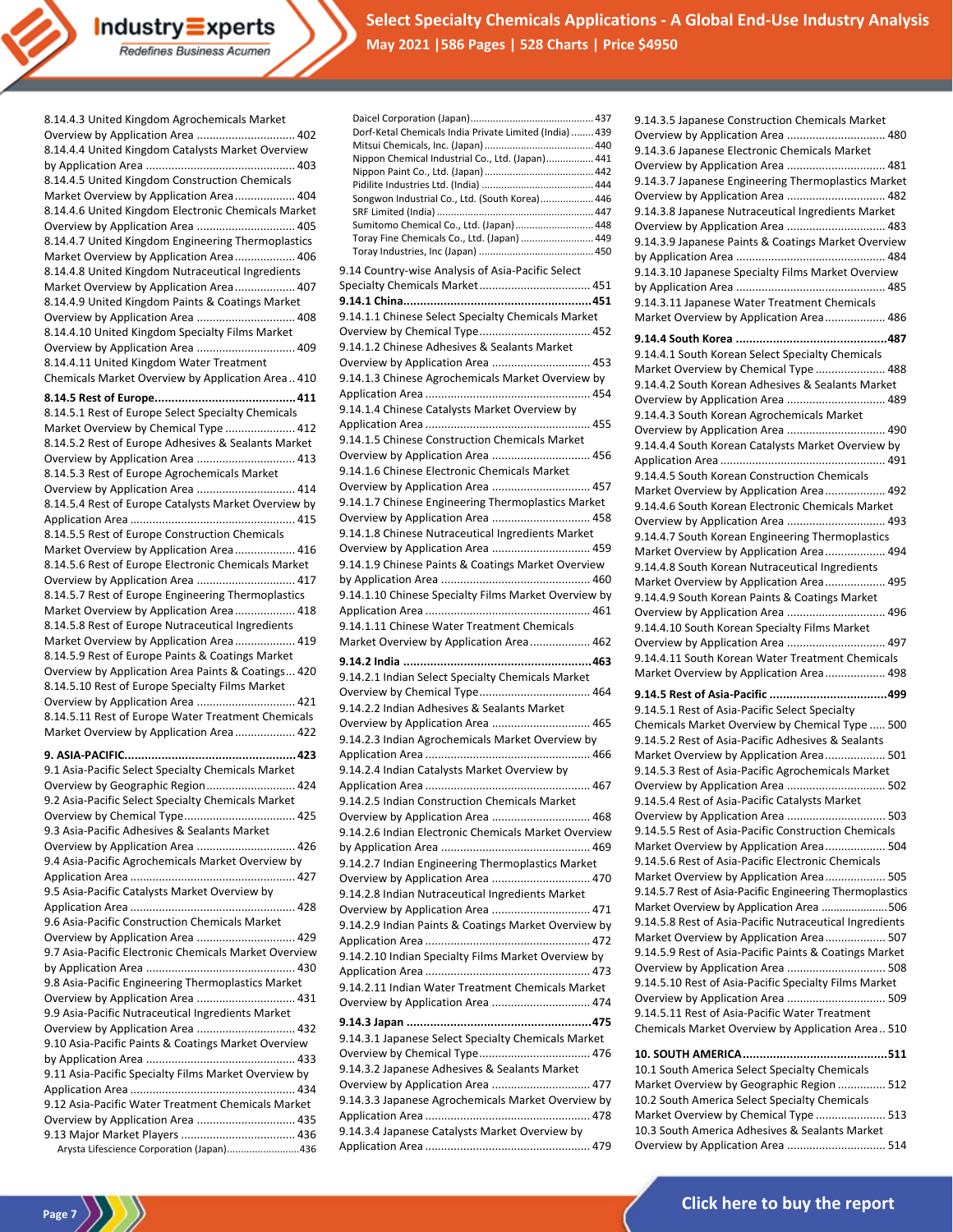**Select Specialty Chemicals Applications - A Global End-Use Industry Analysis May 2021 |586 Pages | 528 Charts | Price \$4950**

10.4 South America Agrochemicals Market Overview

 $Industry\equiv xperts$ Redefines Business Acumen

**Page 8** 

**10.13.2 Brazil......................................................536** 10.13.2.1 Brazilian Select Specialty Chemicals Market Overview by Chemical Type................................... 537 10.13.2.2 Brazilian Adhesives & Sealants Market Overview by Application Area ............................... 538 10.13.2.3 Brazilian Agrochemicals Market Overview by Application Area ............................................... 539 10.13.2.4 Brazilian Catalysts Market Overview by Application Area .................................................... 540 10.13.2.5 Brazilian Construction Chemicals Market Overview by Application Area ............................... 541 10.13.2.6 Brazilian Electronic Chemicals Market Overview by Application Area ............................... 542 10.13.2.7 Brazilian Engineering Thermoplastics Market Overview by Application Area................... 543 10.13.2.8 Brazilian Nutraceutical Ingredients Market Overview by Application Area ............................... 544 10.13.2.9 Brazilian Paints & Coatings Market Overview by Application Area ............................... 545 10.13.2.10 Brazilian Specialty Films Market Overview by Application Area ............................................... 546 10.13.2.11 Brazilian Water Treatment Chemicals Market Overview by Application Area................... 547 **10.13.3 Rest of South America ............................548** 10.13.3.1 Rest of South America Select Specialty Chemicals Market Overview by Chemical Type ..... 549 10.13.3.2 Rest of South America Adhesives & Sealants Market Overview by Application Area................... 550 10.13.3.3 Rest of South America Agrochemicals Market Overview by Application Area................... 551 10.13.3.4 Rest of South America Catalysts Market Overview by Application Area ............................... 552 10.13.3.5 Rest of South America Construction Chemicals Market Overview by Application Area.. 553 10.13.3.6 Rest of South America Electronic Chemicals Market Overview by Application Area................... 554 10.13.3.7 Rest of South America Engineering Thermoplastics Market Overview by Application Area...555 10.13.3.8 Rest of South America Nutraceutical Ingredients Market Overview by Application Area 556 10.13.3.9 Rest of South America Paints & Coatings Market Overview by Application Area................... 557 10.13.3.10 Rest of South America Specialty Films Market Overview by Application Area................... 558

10.13.3.11 Rest of South America Water Treatment Chemicals Market Overview by Application Area.. 559

| 11.1 Rest of World Select Specialty Chemicals Market           |
|----------------------------------------------------------------|
|                                                                |
| 11.2 Rest of World Adhesives & Sealants Market                 |
| Overview by Application Area  562                              |
| 11.3 Rest of World Agrochemicals Market Overview               |
|                                                                |
| 11.4 Rest of World Catalysts Market Overview by                |
|                                                                |
| 11.5 Rest of World Construction Chemicals Market               |
| Overview by Application Area  565                              |
| 11.6 Rest of World Electronic Chemicals Market                 |
| Overview by Application Area  566                              |
| 11.7 Rest of World Engineering Thermoplastics                  |
| Market Overview by Application Area 567                        |
| 11.8 Rest of World Nutraceutical Ingredients Market            |
| Overview by Application Area  568                              |
| 11.9 Rest of World Paints & Coatings Market                    |
| Overview by Application Area  569                              |
| 11.10 Rest of World Specialty Films Market Overview            |
|                                                                |
| 11.11 Rest of World Water Treatment Chemicals                  |
| Market Overview by Application Area 571                        |
| 11.12 Major Market Players  572                                |
|                                                                |
| Saudi Basic Industries Corporation (Sabic) (Saudi Arabia)  573 |
| PART C: GUIDE TO THE INDUSTRY574                               |
|                                                                |
|                                                                |
|                                                                |
|                                                                |
|                                                                |
| 1. RESEARCH METHODOLOGY  585                                   |
|                                                                |